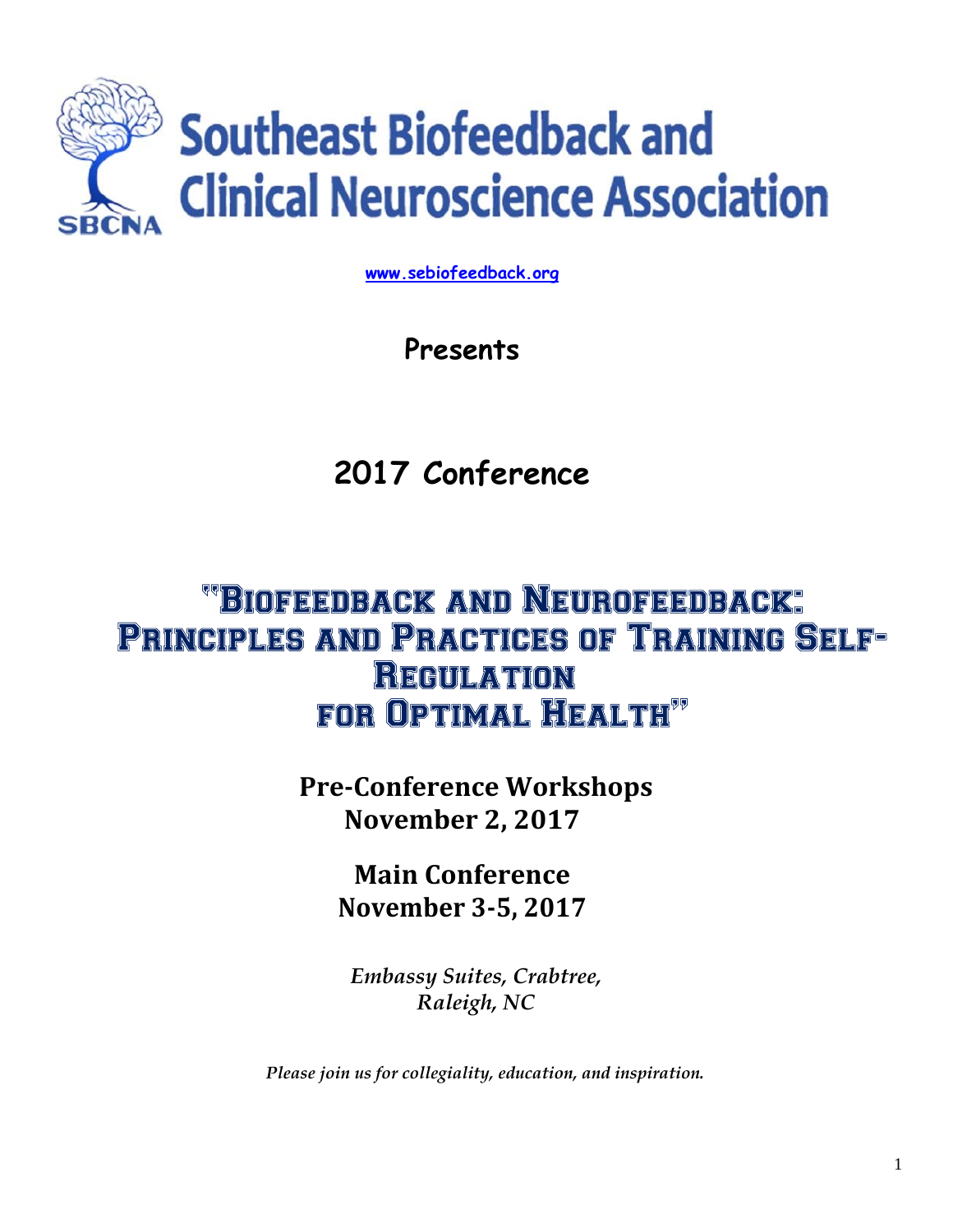## **SBCNA PRE-CONFERENCE PROGRAM Thursday, November 2, 2017**

**\*** *For the preconference sessions you may choose to attend both lectures, or one lecture and the related hands-on workshop.* 

7:30a - 8:30a **Registration** 

8:30a - 9:00a **Welcome Paul Michael Ramirez, PhD, President of SBCNA** 

## 9:00a - 10:30a Graham Room

#### **Introduction to Biofeedback**

#### **Dan Chartier, Ph.D.**

A Basic Introduction to the Science of Biofeedback and the Process of Self-Regulation, this workshop will provide a thorough introduction to the art and science of biofeedback. The goal will be to help newcomers understand basic concepts and principles and assist more experienced practitioners in refreshing the essence of what works in using feedback technology to promote health and well-being. *(NBCC, APA CE Credits 1.5-Basic)* 

#### Edison Room

**Concurrent Workshop: Peder H. Fagerholm, Ph.D. will present an informal** *Introduction to Neurofeedback Equipment and Practices***, including hands-on opportunities with Brain Master and Nexus systems.** *(NBCC, APA CE Credits 1.5-Basic)* 

## Bell Room

## **The Automated Cognitive Activation QEEG Evaluation Software and Expert System Automated EEG Biofeedback Intervention Software.**

### **Kirtley Thornton, PhD**

The pre‐conference workshop will present the automated cognitive activation QEEG evaluation method which lasts about 60 minutes. The only tasks the technician has to do is 1) put on the cap; 2) obtain demographic information and enter into software; 3) start the automated software; 4) pause recording if artifacts present a major problem; 5) score audio recordings of subject's memory recall of auditory and reading material; 6) upload the file to the server for analysis. The evaluation assesses eyes closed, auditory and visual attention, auditory and reading memory, working memory and problem solving.The server analyzes the data, provides a lengthy report with specific recommendations for the 3 critical tasks of auditory and reading memory and problem solving. An expert system local software employs the analysis results and mathematically determines the preferred reward and inhibit variables based upon the Coordinated Allocation of Resource Model.

 *(NBCC, APA CE Credits 1.5-Advanced)*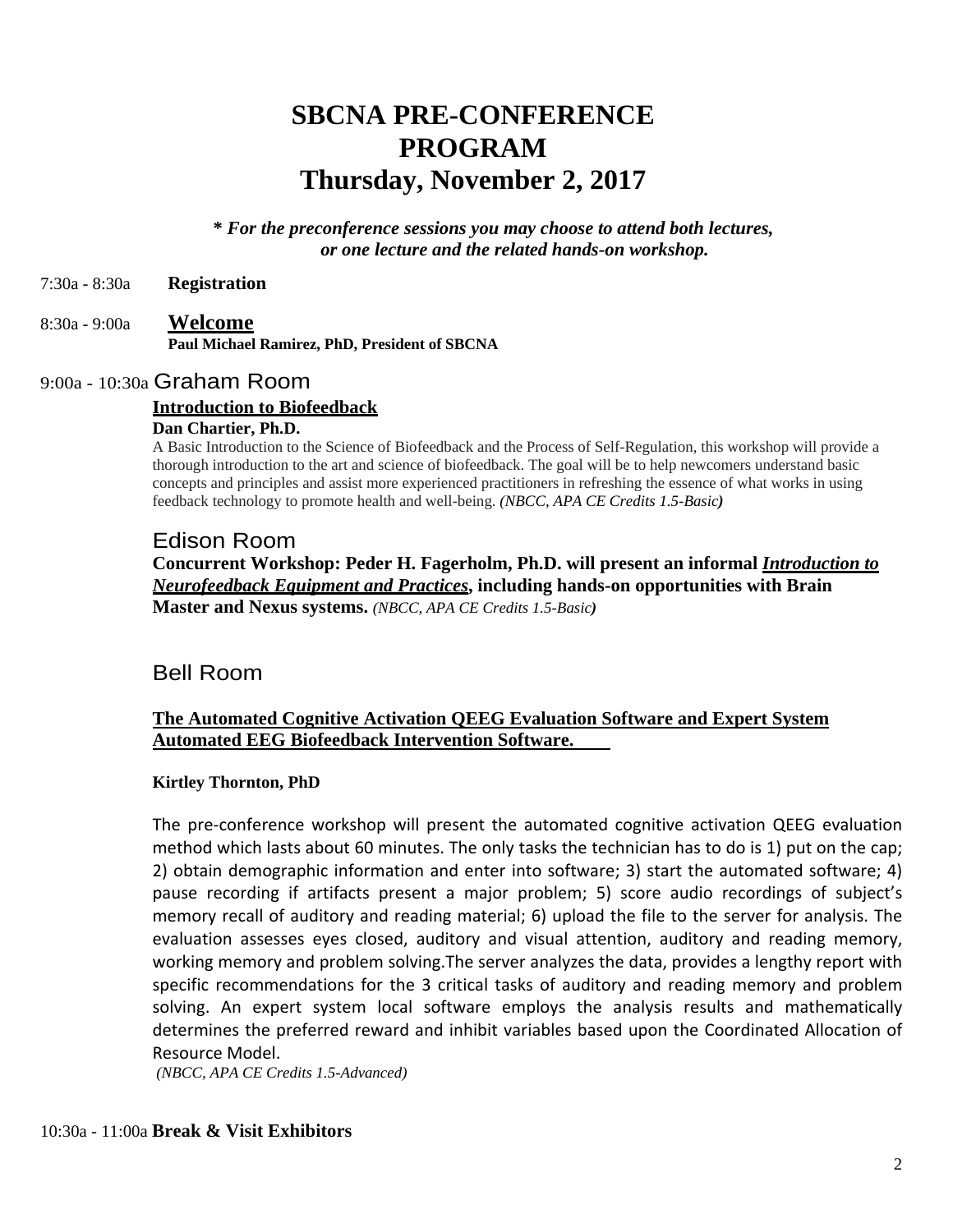## 11:00a - 12:30p Graham Room

## **Introduction to Biofeedback (continued)**

**Dan Chartier, Ph.D.** *(NBCC, APA CE Credits 1.5-Basic)* 

## Edison Room **Concurrent Workshop: Peder H. Fagerholm, Ph.D.** *Introduction to Neurofeedback Equipment and Practices***, (continued)** *(NBCC, APA CE Credits 1.5-Basic)*

Bell Room

## **The Automated Cognitive Activation QEEG Evaluation Software and Expert System Automated EEG Biofeedback Intervention Software.**

**Kirtley Thornton, PhD (continued)** *(NBCC, APA CE Credits 1.5-Advanced)* 

12:30p - 1:30p **Lunch** 

## 1:30p - 3:00p Graham Room

## **Introduction to Neurofeedback**

#### **Richard Soutar, PhD**

This workshop is for those who are new to neurofeedback (NFB), considering entering the field or incorporating NFB into an existing practice, or looking for a current, research-based NFB refresher. Dr. Richard Soutar will cover the basics, key concepts and skill areas including the theory and methods behind NFB and qEEG, practical applications in clinical settings, basic brain anatomy and assessment procedures, EEG biofeedback software, and basic dimensions of brain maps. (*NBCC*, *APA CE Credits 1.5-Basic)* 

## Edison Room

**Concurrent Workshop: During this time Peder H. Fagerholm, Ph.D. will present an informal** *Introduction to Peripheral Biofeedback Equipment and Practices***, including handson opportunities with Brain Master and Nexus systems.** *(NBCC, APA CE Credits 1.5-Basic)* 

Bell Room

## **The Automated Cognitive Activation QEEG Evaluation Software and Expert System Automated EEG Biofeedback Intervention Software**

 **Kirtley Thornton, PhD (continued)** *(NBCC, APA CE Credits 1.5-Advanced)* 

- 3:00p 3:30p **Break & Visit Exhibitors**
- 3:30 5:00p Graham Room **Introduction to Neurofeedback (continued) Richard Soutar, PhD** *(NBCC, APA CE Credits 1.5-Basic)*

Edison Room **Concurrent Workshop: Peder H. Fagerholm, Ph.D.,** *Introduction to Peripheral Biofeedback*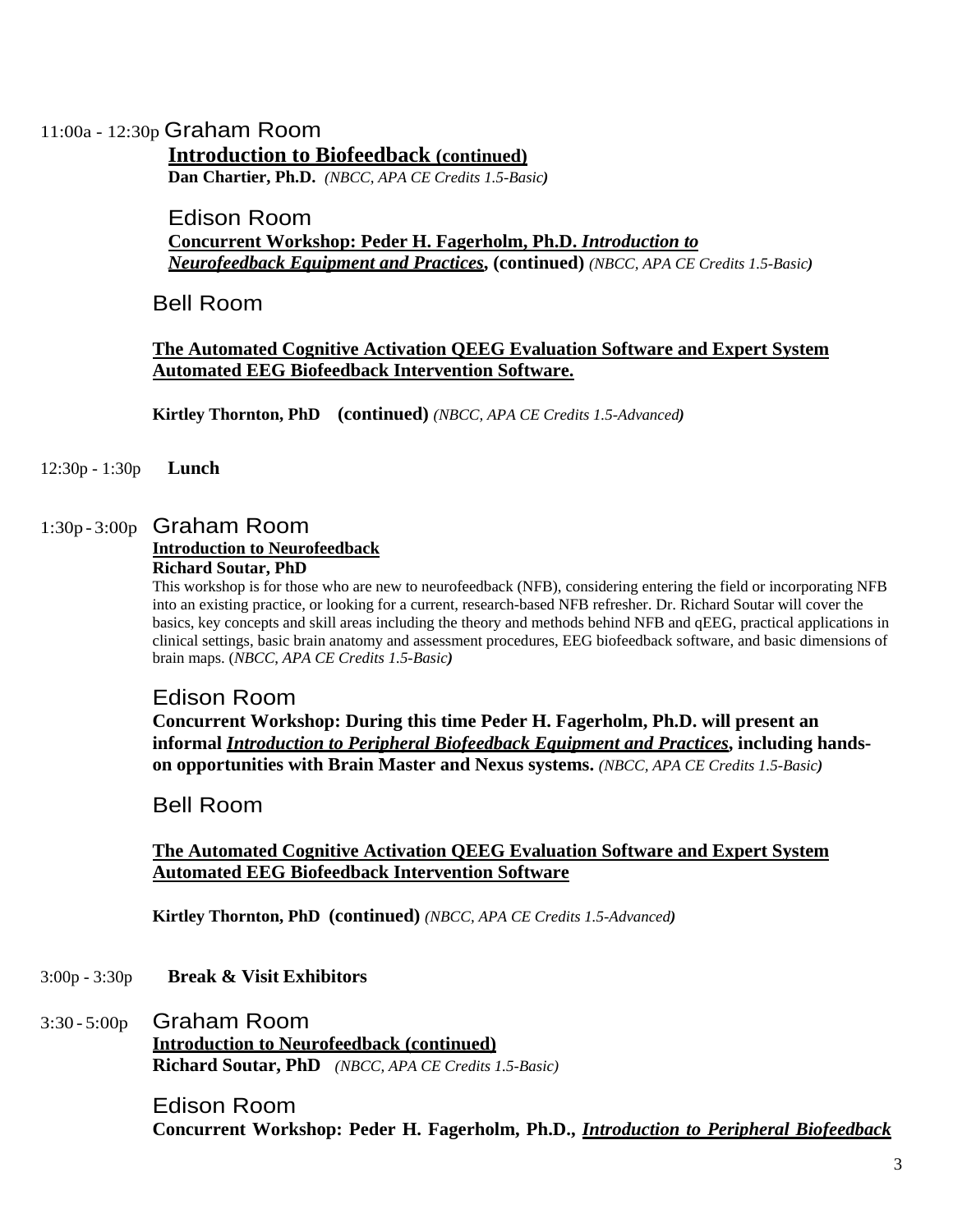*Equipment and Practices (continued)***,** *(NBCC, APA CE Credits 1.5-Basic)* 

Bell Room

## **The Automated Cognitive Activation QEEG Evaluation Software and Expert System Automated EEG Biofeedback Intervention Software**

 **Kirtley Thornton, PhD (continued)** *(NBCC, APA CE Credits 1.5-Advanced)* 

**Dinner on your own** 

## **SBCNA MAIN CONFERENCE PROGRAM**

## **Friday, November 3, 2017**

- 7:30a 8:30a **Registration**
- 8:30a 9:00a **Welcome Paul Michael Ramirez, PhD, President of SBCNA**
- 9:00a- 10:30a Graham Room **The Regulation of Sleep and How it Can Go Wrong: 2 Common Sleep Disorders and Their Treatments. Allison T. Siebern, PhD**

The talk will cover the following areas of sleep including:

- 1) Discussion of basic regulation of sleep including two process model of sleep and sleep architecture
- 2) Discussion of diagnostic criteria for insomnia disorder and circadian rhythm disorder, delayed sleep phase and review of clinical assessment and evidenced based treatments and case vignettes.

*(NBCC, APA CE Credits 1.5-Introductory)*

## Edison Room

## **Mini-Workshops: Chosen per attendees on Sign-in Sheets**: **Peder H. Fagerholm, Ph.D**

Electroencephalography (EEG); Electrodermal response (EDR); Electromyography (EMG); Heart rate; Hemoencephalography (HEG); Neurotechnology - Audio Visual Entrainment (AVE); Neurotechnology - Electrostimulation (CES/tDCS); Neurotechnology - Wild Divine series; Respiration; Temperature. *(NBCC, APA CE Credits 1.5-Introductory-Advanced)* 

## Bell Room

## **Biofeedback & Neurofeedback interventions for Concussions & Optimal Performance Robert L. Conder, PsyD**

The overall focus of this presentation is the use of biofeedback and neurofeedback interventions, coupled with non-pharmacologic behavioral interventions, to restore self-regulation of autonomic and central nervous system functioning placed into dysregulation by concussions and neurologic injury. Concussions can result in musculo‐skeletal, vascular, autonomic and neurologic dysfunction. While many concussions are self‐limiting, some become chronic, causing personal, academic and/or vocational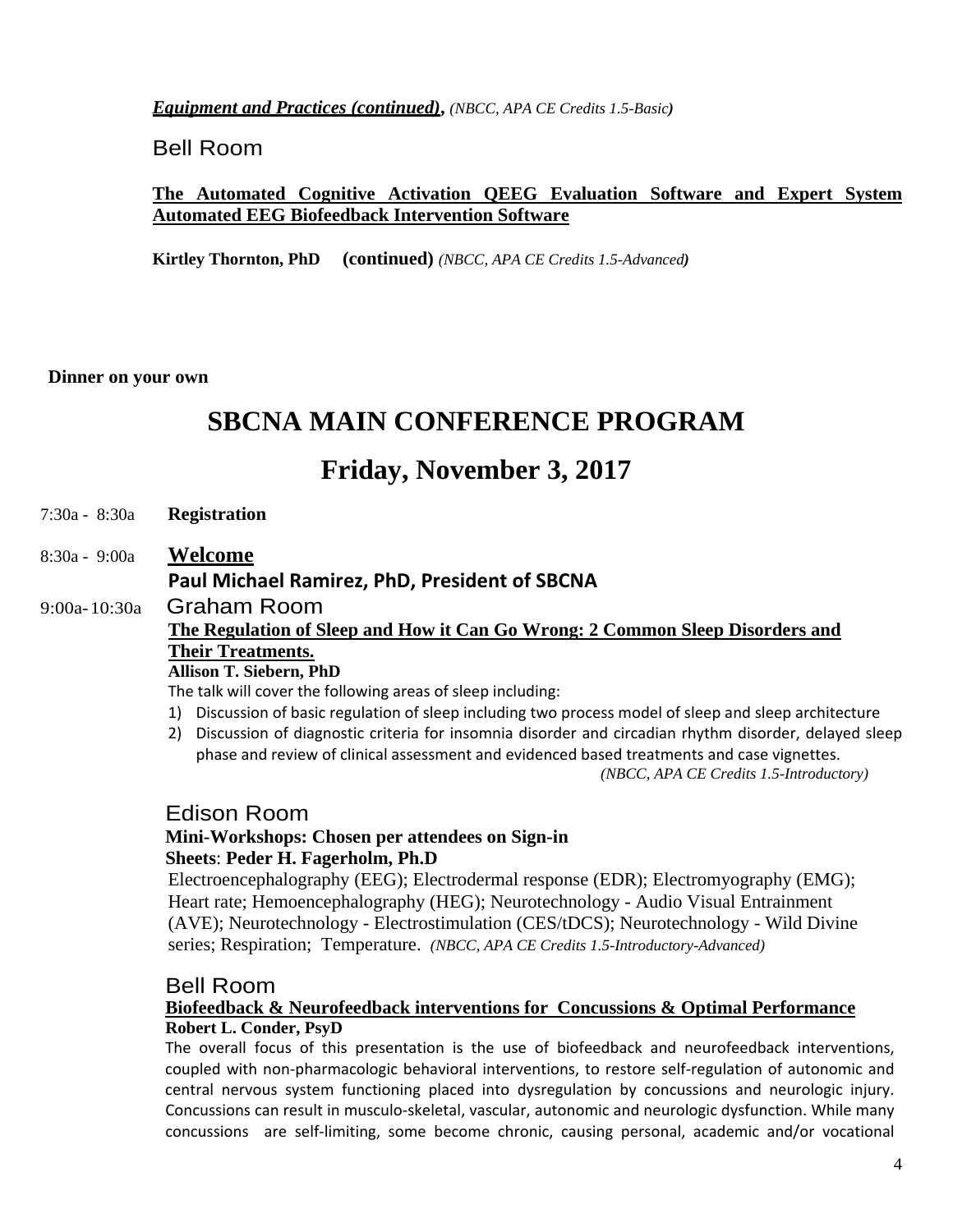disruption. While talking therapies can help, biofeedback and neurofeedback assessments target the critical areas of dysregulation and provide measureable intervention for maximum recovery. Many techniques can also be used for enhancing optimal performance in non-injured persons. A BioPsychoSocial perspective is used for assessment and guiding treatment. Both office and home practice techniques will be presented, paired with behavioral interventions for diet, exercise and sleep. *(NBCC, APA CE Credits 1.5-Intermediate)*

### 10:30a - 11:00a **Break & Exhibitor --Meet & Greet Presenters**

#### 11:00a - 12:30p Graham Room

**The Regulation of Sleep and How it Can Go Wrong: 2 Common Sleep Disorders and Their Treatments. (continued) Allison T. Siebern, PhD** *(NBCC, APA CE Credits 1.5-Introductory)*

Edison Room

**Mini-Workshops: Chosen per attendees on Sign-in Sheets**: (continued) **Peder H. Fagerholm, Ph.D**  *(NBCC, APA CE Credits 1.5-Introductory-Advanced)* 

### Bell Room

### **Biofeedback Interventions for Sports Concussion migraines and POTS in Women Alanna A. Conder, PsyD**

This presentation will focus on biofeedback treatment for two problems which are common in young women and which have a psychophysiologic basis: post concussive migraines and Postural Orthostatic Tachycardia Syndrome. Women in general have more symptoms and a longer recovery time from sports concussions than males, yet not much is noted in the treatment literature for gender differences. In higher achieving women, migraines can be especially debilitating in academic, vocational and/or social situations. Traditional migraine medication does not "cure" migraines and does not instill self‐ management skills of self‐regulation and self‐efficacy. Biofeedback training does. While POTS is an extreme example of autonomic dysregulation, it is also amenable to psychophysiologic treatment. A case example of a young woman with POTS will be presented, including her successful biofeedback treatment. Recommendations for treatment strategies in the office and at home programs will be presented. *(NBCC, APA CE Credits 1.5-Introductory)*

### 12:30p - 1:30p **Lunch**

### 1:30p - 3:00p Graham Room

## **Hank Keller, the Rehabilitation of Hellen Keller's Marginalized Twin**

#### **J. Michael Griffin, Ed.D., Ph.D., BCN and Diane Field, MS**

*The explanation of the procedural use of neurofeedback treatment in the rehabilitation of an adolescent male who presented with the following myriad of diagnoses:*

- ‐ PTSD; including dissociative flight response,
- ‐ Non verbal learning disability (NVLD)
- ‐ An articulation disorder
- ‐ Inability to use his hands
- ‐ Vision impairments including loss or non development of the peripheral system, deficits in visual closure and visual motor integration.
- ‐ Sensory integration disorder, severely impaired affect regulation.

*(NBCC, APA CE Credits 1.5-Introductory-Advanced)*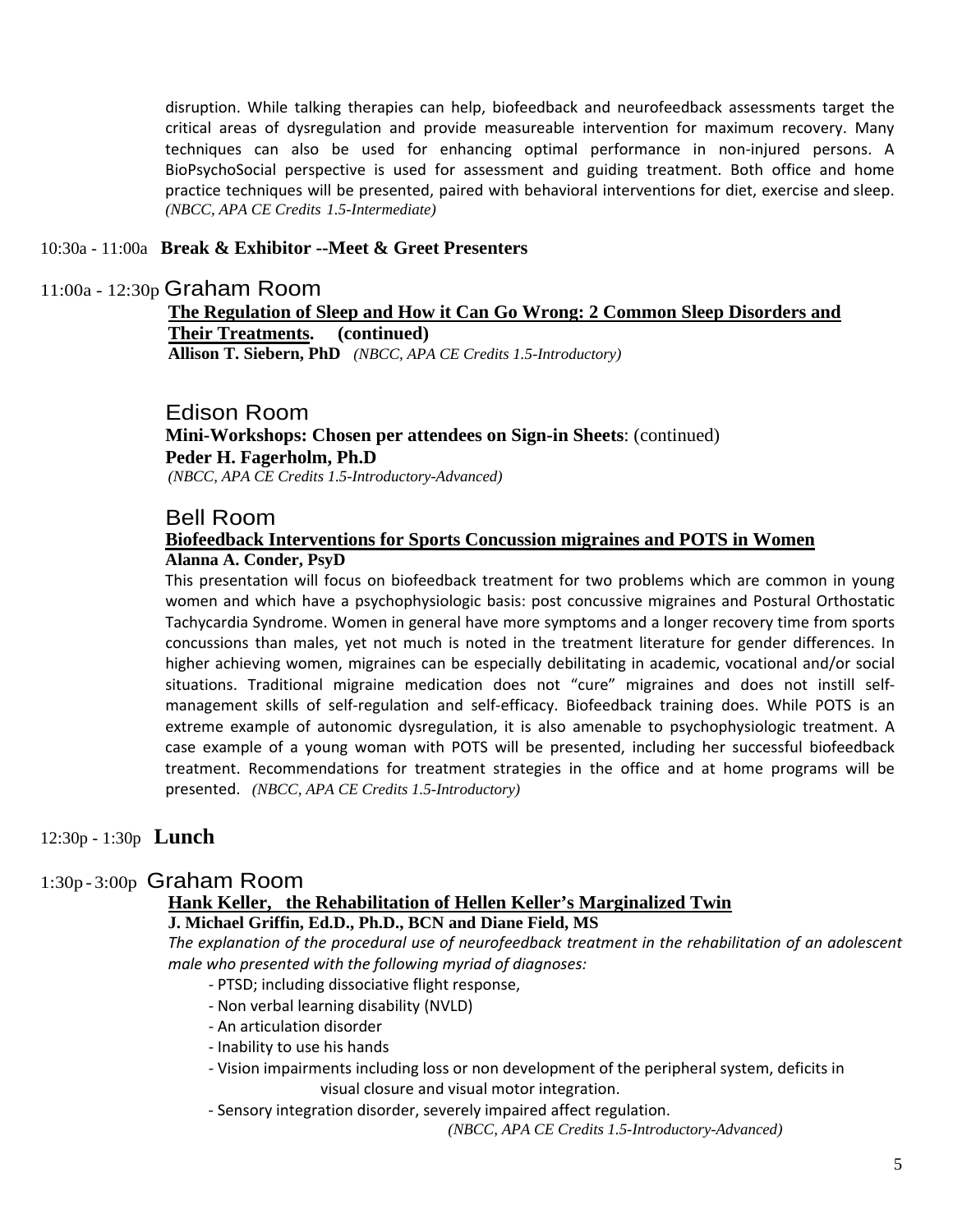## Edison Room **Mini-Workshops: Chosen per attendees on Sign-in Sheets: (continued) Peder H. Fagerholm, Ph.D**  *(NBCC, APA CE Credits 1.5-Introductory-Advanced)*

### Bell Room

### **Why Neurofeedback Scares the World, and Why the World Needs it Anyway: A Story Dan Chartier, Ph.D., and Brandon Sneed, MA**

Star young writer Brandon Sneed (B/R Mag, CNN, ESPN), shares the story of how he recently discovered neurofeedback and how it is helping the world's elite athletes win Super Bowls, championships, and gold medals, how it helped him with what smart people have told him are anxiety, depression, OCD, and ADHD (yes he's a mess, but entertaining, but maybe the way car crashes are entertaining). This was a big part of his new book HEAD IN THE GAME (Dey Street), and how he's recently also discovered just how much neurofeedback scares the world. Thing is, he understands why. He shares all of this, and more ….such as why he hopes everyone in neurofeedback never gives up, because they will save people nobody else can. *(NBCC, APA CE Credits 1.5‐Intermediate)*

#### 3:00p - 3:30p **Break** . **Exhibitors--Meet & Greet Presenters**

## 3:30p - 5:00p Graham Room

## **Integrating Biofeedback with Psychotherapy to Treat Combat PTSD Geoffrey Hutchinson, PhD**

Peripheral biofeedback modalities, specifically electrodermal activity and heart rate variability, can be used to target pathological processes in combat PTSD. Experiential avoidance, intolerance of uncertainty, emotional dysregulation, metacognitive distortions, and thought control, maintain a spectrum of psychological disorders including PTSD. When combined strategically with cognitive and acceptance based therapies, biofeedback computer games and exercises in the session can directly modify these processes. Electrodermal activity exercises can teach passive relaxation skills designed to help PTSD patients increase distress tolerance while coming in contact with the present moment. HRV training, especially in activated states, can be used to teach emotional regulation skills to modulate the stress response and return the body back to a state of homeostasis. They can both be used to increase intolerance to uncertainty and increase deliteralization of certain thoughts. This psychotherapy‐biofeedback integration also offers an alternative for patients who decline trauma‐focused CBT involving exposure to specific memories.

*(NBCC, APA CE Credits 1.5-Intermediate)* 

## Edison Room **Mini-Workshops: Chosen per attendees on Sign-in Sheets**: (continued) **Peder H. Fagerholm, Ph.D**

*(NBCC, APA CE Credits 1.5-Introductory-Advanced)* 

## Bell Room **An Introduction to Psychopharmacology for the Non-Medical Biofeedback Clinician Paul M. Ramirez, PhD**

Given that many patients seen by biofeedback practitioners are on psychotropic medications, an understanding of such medications is becoming a best practices issue. As an example, many patients on psychotropic medications visit their prescribing physicians once a month for a medication check, whereas the same patient is likely to see the biofeedback practitioner many more times for treatment sessions. The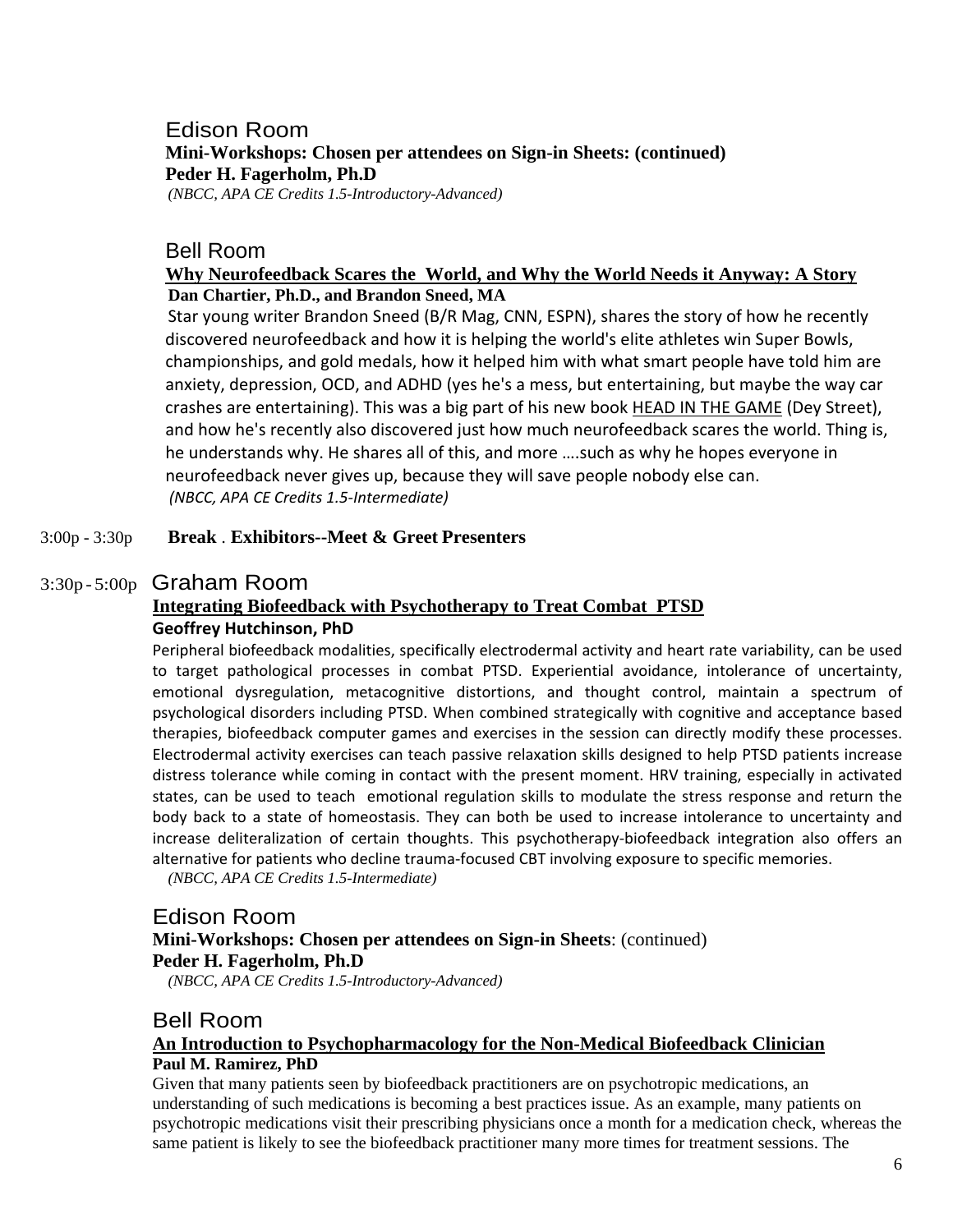biofeedback practitioner is, therefore, in an excellent position to advocate for the patient by recognizing possible medication side effects which they can then report to the prescribing physician. A good example of this would be the case of a patient who develops Akathisia, a psychotropic medication side effect which manifests itself as profound subjective restlessness. This type of medication side effect can look like a motor problem which an uninformed practitioner might confuse with a primary motor disorder. This presentation will focus on the clinical indications for the major classes of psychotropic medications, side effects common to these classes, an introduction to pharmacodynamics (what drugs do to the body) and pharmacokinetics (what the body does to drugs) and a discussion of medication noncompliance. *(NBCC, APA CE Credits 1.5-Introductory)* 

- $5:00p 6:00p$  BOD Meeting
- 6:00p 7:00p **Welcome Reception with cash bar**

6:00p **Dinner on your own** 

## **Saturday, November 4, 2017**

- 8:00a 8:45a **Registration**
- 8:45a 9:00a **Welcome/Announcements Paul Michael Ramirez, PhD, President of SBCNA**

### 9:00a - 10:30a Graham Room

#### **Case Studies using Neurofeedback**

### **Robert E. Longo, MRC, LPC, NCC, BCN, and Richard Soutar, PhD**

This session will present several cases studies using neurofeedback training as a primary intervention. Cases will be presented including patient background, diagnosis (or presenting problem), cognitive functioning, emotional functioning, personality traits and factors, physical health overview, collaborative health information, qEEG assessment and results, neurofeedback protocol selection, additional interventions (i.e., biofeedback, AVE, HRV) when used, and patient progress over the course of time with intervention(s). Pre/post outcomes will also be addressed. Cases and data presented will be from the New Mind Mapping System. *(APA CE Credits 1.5-Intermediate)* 

### Edison Room

## **Mini-Workshops: Chosen per attendees on Sign-in Sheets**: **Peder H. Fagerholm, Ph.D**

Electroencephalography (EEG); Electrodermal response (EDR); Electromyography (EMG); Heart rate; Hemoencephalography (HEG); Neurotechnology - Audio Visual Entrainment (AVE); Neurotechnology - Electrostimulation (CES/tDCS); Neurotechnology - Wild Divine series; Respiration; Temperature. *(NBCC, APA CE Credits 1.5-Introductory-Advanced)* 

## Bell Room **EEG & QEEG: Foundations to Methods Leading to Training Planning Grant Bright, PhD**

The basics of EEG itself. Followed by the basics of QEEG in order to decide on targets and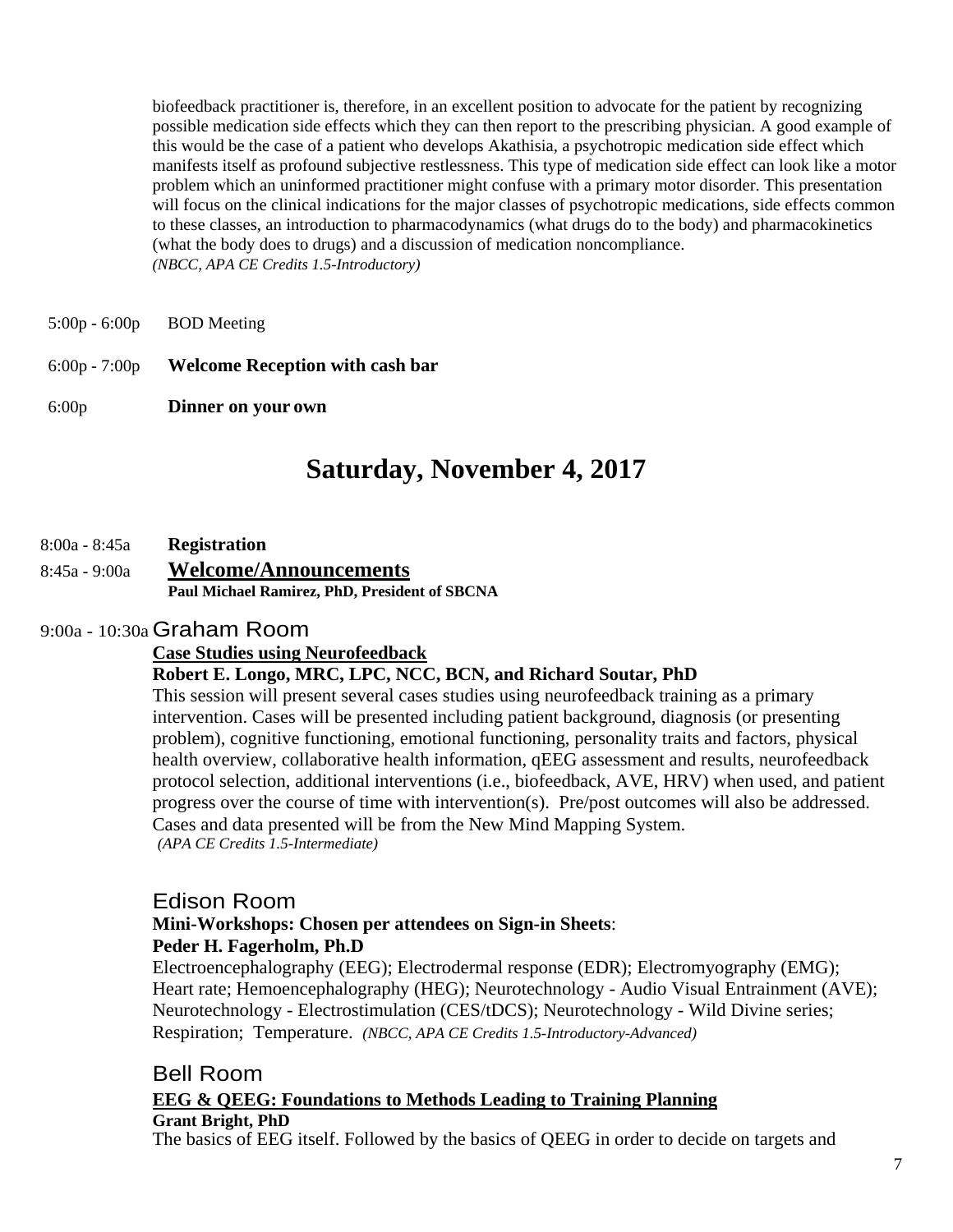methods of Neurofeedback training all in the context of doing "talk therapy" (if licensed) or being a part of the team doing therapy. Many times we are tempted to say, "Just show me how to push the buttons on the computer. I love using the computer and all the gadgets." The misses the foundations of what the EEG and qEEG are showing us. Looking deeper, we find previous labels, ADD, bi-polar, and the like are really indications of dysregulation in the brain. As we look deeper we find root causes enabling us as therapists to understand the individual and "do better for them," instead of just pushing buttons. *(NBCC*, *APA CE Credits 1.5 -Intermediate)*

## 10:30a - 11:00a **Break- Exhibitors--Meet & Greet Presenters**

## 11:00a - 12:30p Graham Room

## **Effective Interventions for Healing and Resilience Continued at 2:00 for**

## **Veterans**

#### **Susan Inteman, LPC, Maggie Minsk, LPC, NCC, Mary Markovich, JD, MBA**

Mindfulness, EMDR, hypnosis, and HRV biofeedback are all linked together as ways to heal from trauma and improve resilience, or the ability to bounce back after traumatic events. The symptoms that result from traumatic incidents are the effect of dysregulation of the autonomic nervous system (ANS), which has an inherent capacity to self-regulate that is undermined by trauma. This ability to self-regulate can be restored by specific procedures of reprocessing, body awareness, and trance. Participants will learn and practice specific techniques to self-regulate in order to stabilize the ANS and reduce or prevent symptoms of traumatic stress or high (and often chronic) anxiety. They will also learn how and why these ways work as well as some practical applications and how to use them personally and/or teach them to clients. (*NBCC*, *APA CE Credits 1.5 -Introductory)*

### Edison Room **Mini-Workshops: Chosen per attendees on Sign-in Sheets**: (continued) **Peder H. Fagerholm, Ph.D** *(NBCC, APA CE Credits 1.5-Introductory-Advanced)*

## Bell Room

### **The QEEG Correlates of Auditory Memory Across the ages 6-70, Developmental Patterns and Sex Differences**.

### **Kirtley Thornton, PhD**

The presentation will cover the developmental patterns of the QEEG variables employing Lexicor algorithms for magnitudes, relative power, peak frequency, coherence and phase. It will also examine the QEEG correlates of auditory memory across 3 age ranges (6‐12; 12‐19; 20‐71) as well as sex differences in responding. Conceptual approaches employing the holographic model, the Coordinated Allocation of Resource Model (CAR), metaphorical flashlights and heuristic processing units will be presented as the framework in which to understand the results. The analysis will examine the results for the initial encoding task, the immediate silent recall, and delayed recall tasks. The presentation will also cover how the data was obtained with the cognitive activation QEEG evaluation methodology and the effectiveness of EEG biofeedback interventions. *(NBCC, APA CE Credits 1.5-Advanced)* 

## 12:30p - 2:00p **Members Only Catered Lunch & Business Meeting sponsored by SBCNA**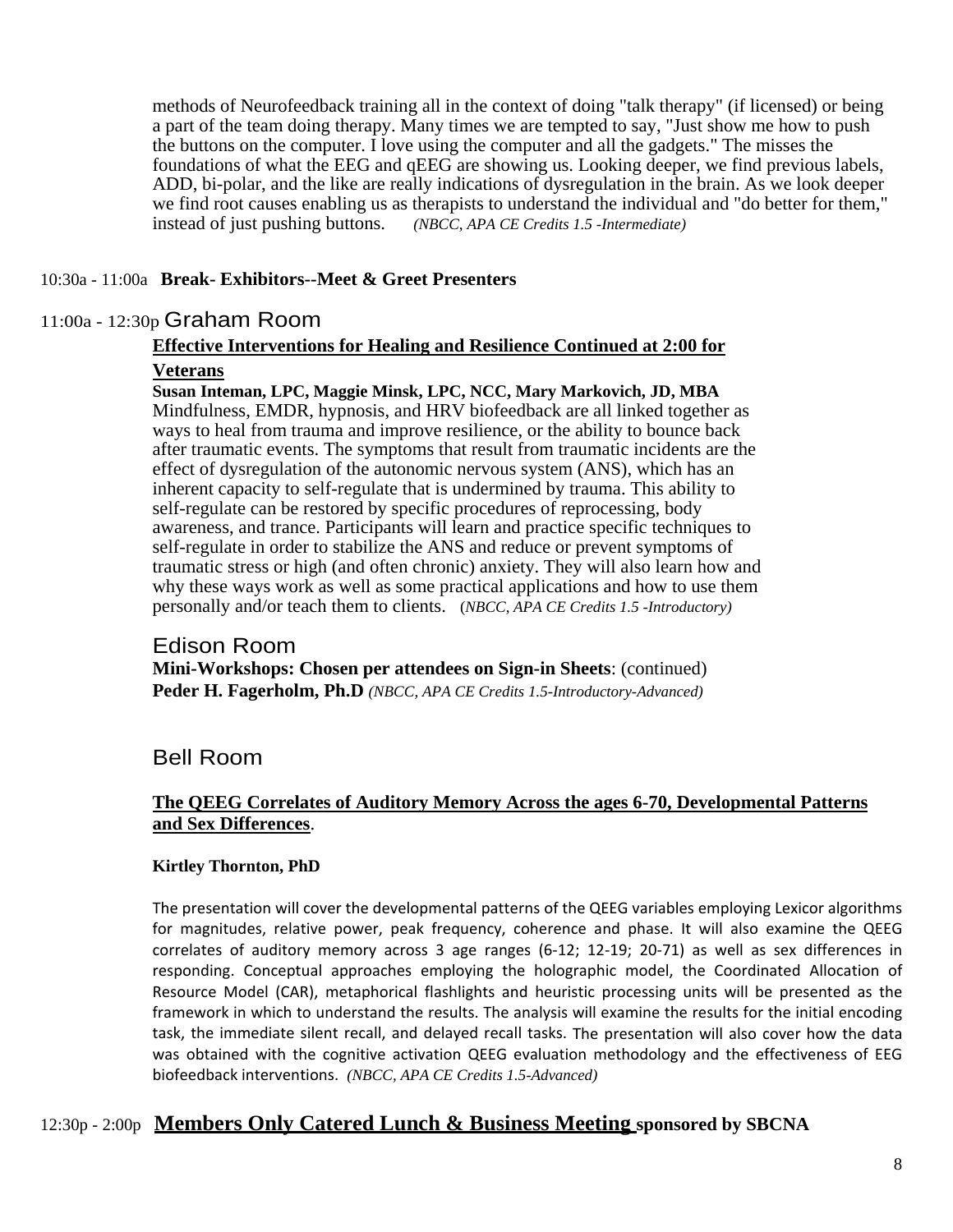## 2:00p - 3:30p Graham Room

#### **Continued: Panel Discussion: "Providing Emotional Support to Veterans: The Homefront Cares**

#### **Susan Inteman, LPC, Maggie Minsk, LPC, NCC, Mary Markovich, JD, MBA**

This session will be a panel discussion between Maggie Minsk, Sue Intemann, and Mary Markovich as they explore and provide detailed information about the various ways in which we can support our veterans. Participants will learn from personal experiences shared by members of the panel and will develop a broader perspective of veterans today and their current needs and be able to explain why itâ $\mathbf{\in}^{\mathbf{M}}$ s so important to provide emotional support to them. Participants will also gain a deeper understanding of benefits that are available to veterans and their family members, be able to discuss with and educate patients, who might be veterans or family members, about options and resources, understand the difference between disability compensation and pension, and finally develop a proactive strategy to optimize the health and well-being of veterans and/or family members of veterans. (*NBCC*, *APA CE Credits 1.5 -Introductory)*

## Graham Room **Mini-Workshops: Chosen per attendees on Sign-in Sheets**: (continued) **Peder H. Fagerholm, Ph.D** *(NBCC, APA CE Credits 1.5-Introductory-Advanced)*

## Bell Room

#### **Neurofeedback in the treatment of adolescents in residential settings: A pilot study J. Michael Griffin, PhD, BCN**

The human EEG has correlates to behavior and emotion (Collura, 2014; Demos, 2005; Soutar, 2011). For example, excessive beta waves, especially those in the hibeta range, may be related to anxiety, while excessive slow waves such as those in the delta theta and alpha bands are to depression. Techniques for the treatment of depression, anxiety, ADHD, ASD, developmental trauma and TBI, to name a few, are well documented (Hammond, 2005; Monastra, et al., 2012; Fisher, 2014; and Abbott, 2010). Additionally, the use of neurofeedback to improve behavior in felons was described by Quirk (1995), among the intellectually challenged by (), and with psychiatrically disturbed adolescents in residential treatment by Griffin (2016). This presentation extends the work described by Griffin. (*NBCC*, *APA CE Credits 1.5 -Intermediate)*

#### 3:30p - 4:00p **Break** . **Exhibitors--Meet & Greet Presenters**

## 4:00p - 5:30p Graham Room

## **Integrative Management of Sensitized Chronic Pain with Autonomic Self-Regulation JP Ginsberg, PhD**

Autonomic Self-Regulation (ASR) incorporates paced resonant frequency breathing of Heart Rate Variability (HRV) Biofeedback, Mindful focused attention, and positive emotional cognitions such as acceptance, compassion, or gratitude. ASR is an integrative health care technique that empowers patients with centrally sensitized chronic pain, and normalizes sympathetic over-arousal of the autonomic nervous system safely and comfortably. This 75 minute oral presentation (with breaks!) will provide attendees an understanding of how ASR reduces centrally sensitized chronic pain. The autonomic and central nervous systems pathways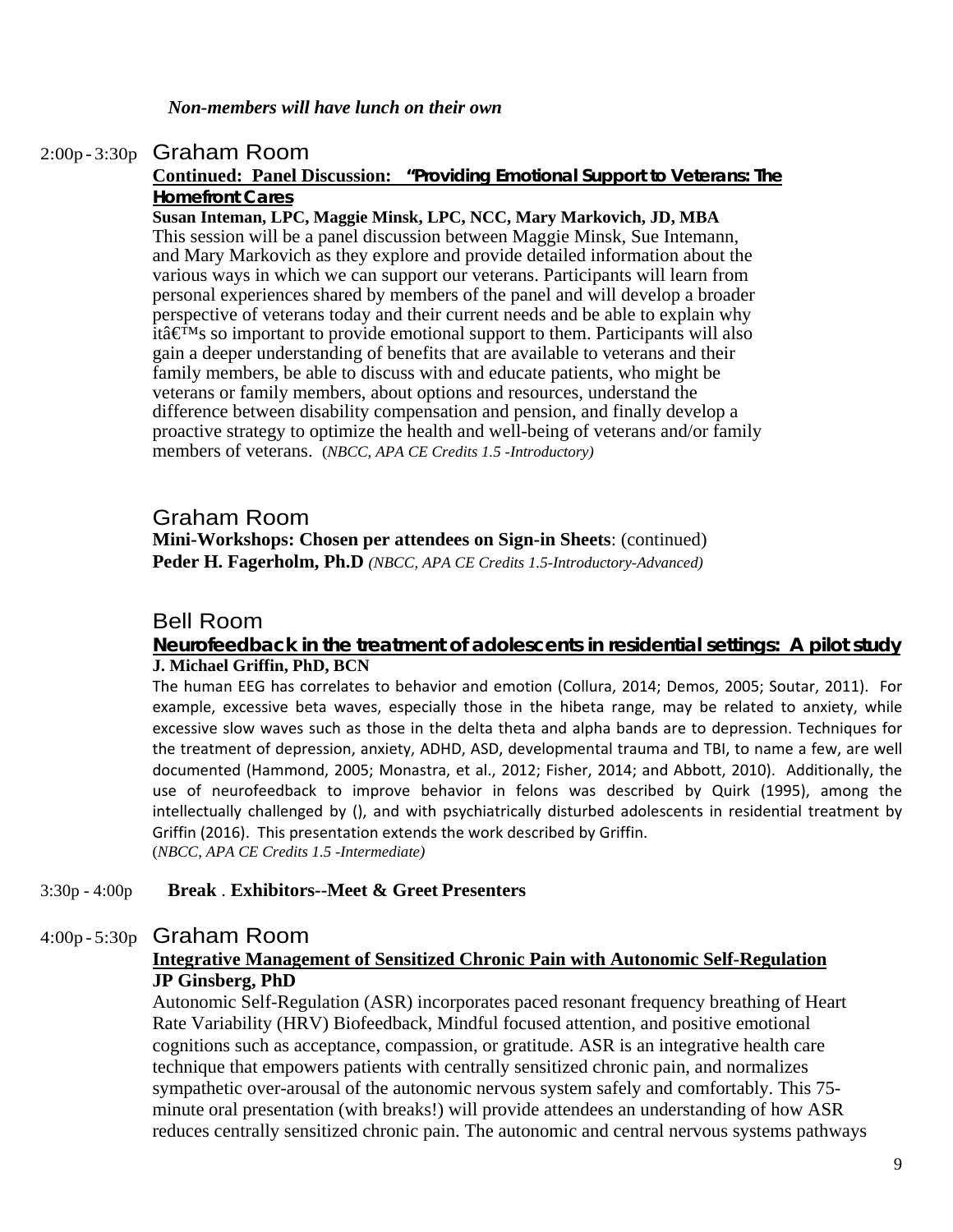of HRV that are in common with the neural pathways of centrally sensitized chronic pain will be presented. ASR rehabilitates the ANS in a safe and measurable way and provides a technique for self-management of centrally sensitized chronic pain. Through didactic instruction, illustrations with research data, and interactive discussion, attendees will develop familiarity with the advancing technologies and therapies that make ASR a simple, powerful, and effective tool in the pain clinic.(*NBCC*, *APA CE Credits 1.5 -Intermediate)* 

Edison Room **Mini-Workshops: Chosen per attendees on Sign-in Sheets**: (continued) **Peder H. Fagerholm, Ph.D** *(NBCC, APA CE Credits 1.0-Introductory-Advanced)* 

Bell Room **Neurofeedback in the treatment of adolescents in residential settings: A pilot study – (continued) J. Michael Griffin, PhD, BCN**  (*NBCC*, *APA CE Credits 1.5 -Intermediate)* 

- 5:30p 6:30p Silent Auction Results
- 6:30p **Dinner on your own**

## **Sunday, November 5, 2017**

- 8:00a 8:45a **Registration**
- 8:45a 9:00a **Welcome/Announcements Paul Michael Ramirez, PhD, President of SBCNA**

## 9:00a -10:30a Graham Room

## **Ethics in qEEG, Neuromodulation, and Biofeedback**

**Robert E. Longo, LPC, NCC** 

The focus of this workshop is to provide attendees with an overview of professional ethics and standards of practice as they apply to the helping professions and specifically those providing peripheral biofeedback and EEG biofeedback/neurofeedback and qEEG services. In addition this workshop will address challenges peripheral biofeedback and EEG biofeedback/neurofeedback practitioners face in our organizations, clinics, and practices.

Neurofeedback is becoming a "Holistic" form of treatment/intervention for clients and patients with a variety of disorders. Neurofeedback practitioners come from a variety of backgrounds and professional training, (i.e., medical, mental health, education, to name just a few) and are often asked to help clients/patients with various disorders that may fall within or outside of their professional training; (nurses working with patients having mental health issues, counselor and educators working with clients /patients with headaches, TBI related symptoms). As healthcare becomes more complex ad integrated, those practicing peripheral biofeedback and EEG biofeedback/neurofeedback need to consistently keep ethics and standards of care in check.